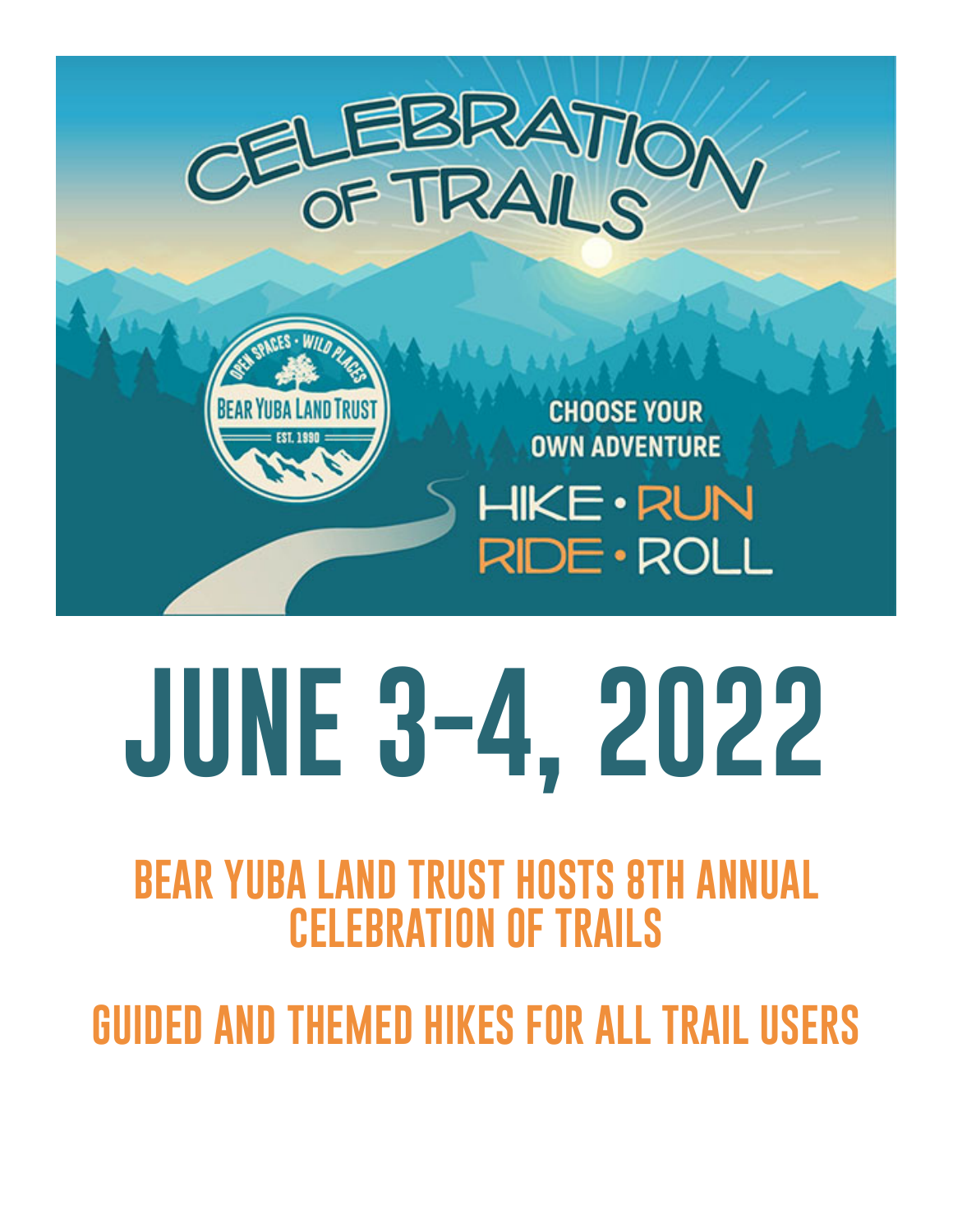## **SPONSORSHIP OPPORTUNITIES**

BYLT'S Celebration of Trails event coincides with National Trails Day and our annual trails fundraising campaign to raise the money needed to build new trails and maintain exisiting trails in the coming year—while increasing public awareness of our unique local trail system.

Your support of Celebration of Trails is essential for expanding our local trails, contributing to our local recreation amenities in Nevada and Yuba Counties, drawing new visitors to our region to enjoy trails, and enhancing the quality of life for local residents.

### Love trails? Local trails need your support!

| <b>BENEFITS</b>                                                                           | $$2,500+$   | \$1,000     | \$500          | \$250       |
|-------------------------------------------------------------------------------------------|-------------|-------------|----------------|-------------|
| PROMO: Recognition on promotional<br>materials                                            | X           | X           | X              |             |
| E-NEWS: Recognition in our Field Notes<br>e-newsletters sent to 5,000+ BYLT<br>supporters | <b>LOGO</b> | <b>LOGO</b> | <b>NAME</b>    | <b>NAME</b> |
| WEBSITE: Recognition on Celebration of<br>Trails Webpage                                  | <b>LOGO</b> | <b>LOGO</b> | <b>NAME</b>    | <b>NAME</b> |
| <b>COMPLIMENTARY T-SHIRTS</b>                                                             | 4           | 3           | $\overline{2}$ |             |
| Radio & Press Release Mentions                                                            | X           | X           |                |             |

Contact Jorie Emory, Development and Communications Director 530-272-5994x213 jorie@bylt.org